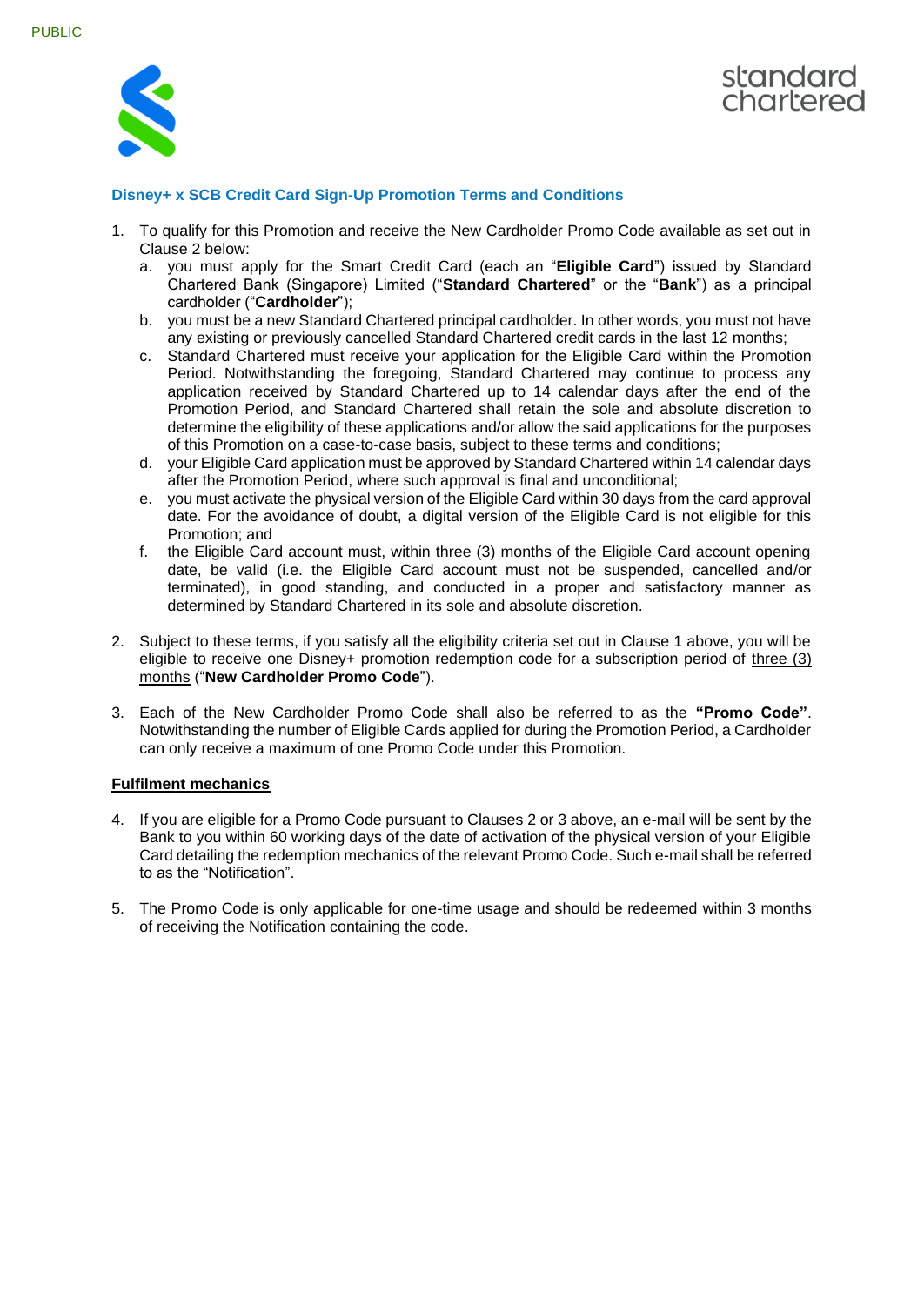



## **Subscription Redemption requirements**

- 6. Each Promo Code may be used for registering and activating the branded entertainment service known as "Disney+" (available at www.disneyplus.com/scb) and is valid for use by Singapore residents aged 18+ in Singapore only.
- 7. The Promo Code is available for redemption by persons without an active Disney+ subscription. It is a mandatory condition for redemption that the Cardholder must create a new Disney+ account with a valid e-mail address, must accept the [Disney+ Subscriber Agreement,](https://www.disneyplus.com/en-gb/legal/subscriber-agreement) acknowledge reading the [Privacy Policy](https://www.disneyplus.com/en-gb/legal/privacy-policy) and [Supplemental Privacy Policy for Singapore](https://www.disneyplus.com/en-gb/legal/supplemental-privacy-policy) and enter their payment details for future billing.
- 8. Subscription to Disney+ requires a compatible internet device and internet connection. The Promo Code is for one-time use only and cannot be combined with other codes or promotions (including any other promotions by Disney).
- 9. Subject to Clause 10 below, after the subscription period for the Promo Code, your Disney+ subscription will automatically renew through your stored payment details which you would have entered at disneyplus.com/scb and you will be charged on a monthly recurring basis at the market price at that time (currently \$11.98/month with GST).
- 10. You may cancel your subscription to Disney+ at any time before the end of the offer subscription period for the Promo Code and not be charged the subscription fee.
- 11. The use of the Promo Code is governed by Disney's terms and conditions. For the avoidance of doubt, the Bank's role is as promoter of this Promotion. As such, Disney's liability shall not extend to any losses, damages, claims, liabilities or expenses incurred or suffered by any Cardholder as a result of this Promotion, and Disney shall have no liability toward Cardholders for any misused or stolen Promo Codes, and shall be under no obligation to replace any Promo Codes.
- 12. The Promo Code is not refundable or redeemable for cash or any other goods or services and cannot be sold or transferred, or exchanged or credited towards purchase of other subscriptions, and will not be honoured if obtained from any third party.
- 13. Payment details are required for redemption. Gift cards are excluded for the purpose of providing payment details during Promo Code redemption.
- 14. Any dispute relating to or arising from the use of the Disney+ (including technical aspects relating to the redemption of the Promo Code and use of Disney+ itself) shall be resolved directly with Disney+ (and not with the Bank). You agree to raise all complaints pertaining to the quality and servicing of Disney+ directly with Disney. The Bank shall be responsible for all other queries relating to the Promotion, including customer eligibility for the Promotion and any other aspect of Disney+ as publicised and promoted by the Bank.
- 15. When streaming Disney+ in Singapore on mobile devices or downloading via 3G/4G/5G, data charges may apply.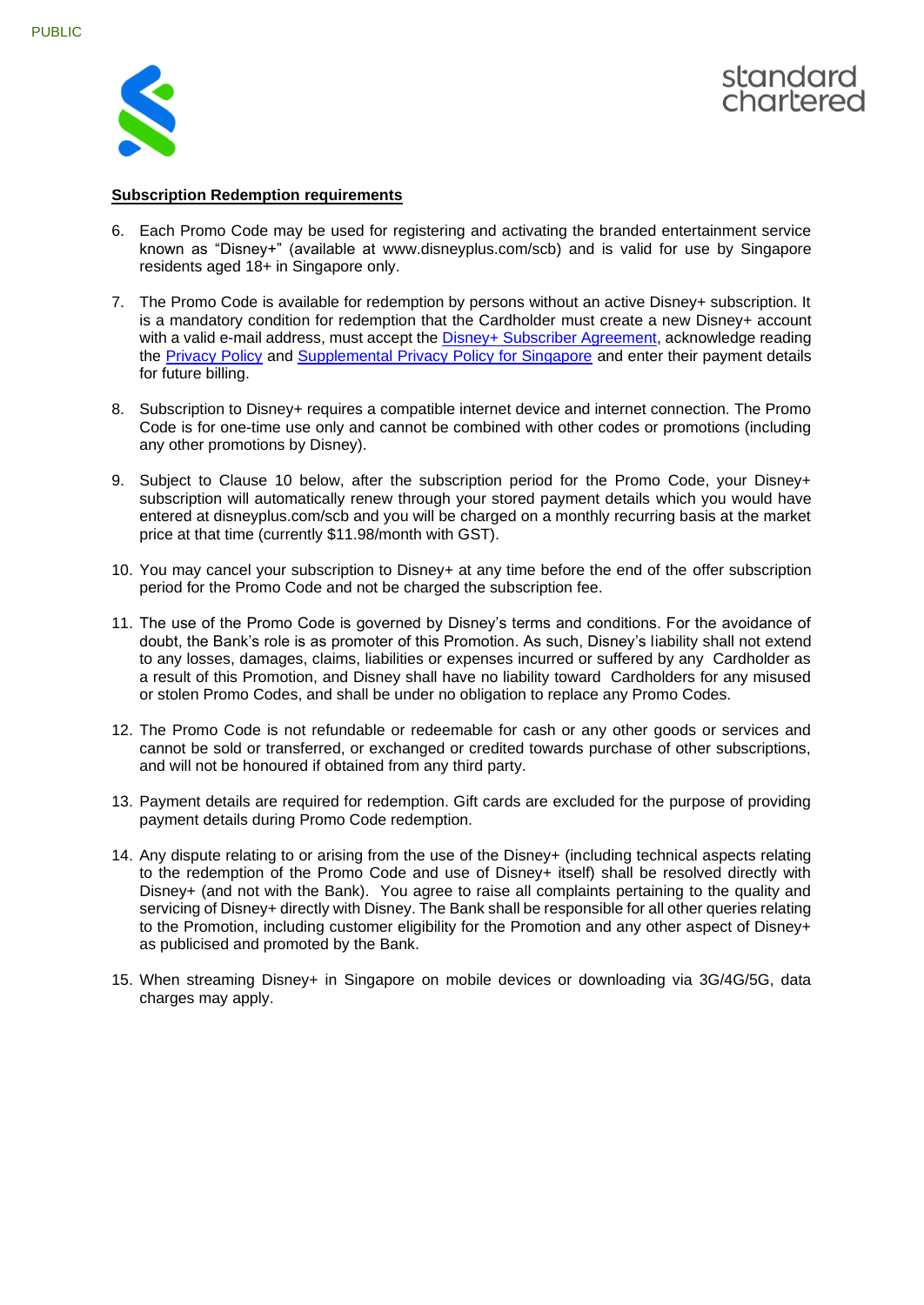



## **General**

- 16. If you have received the Eligible Card in conjunction with your application for a CashOne / Credit Card Instalment Loan or any other credit card sign-up promotions of the Bank, you will not be eligible for the Promo Code under this Promotion.
- 17. Unless otherwise stated, this Promotion is not valid with other offers, discounts, rebates, vouchers, privileges or promotions. The Promotion is valid in conjunction with the Standard Chartered Caltex 2021 Promotion (the terms and conditions of which can be found [here\)](https://www.sc.com/sg/terms-and-conditions/caltex/), The Good Life Privileges (which can be found [here\)](https://www.sc.com/sg/promotions/the-good-life-privileges/) and the Credit Card Additional Cashback Promotion (which can be found [here\)](https://www.sc.com/sg/terms-and-conditions/inccashback/).
- 18. The Promo Code referred to in each of Clauses 2 and 3 is not exchangeable for cash or any other items.
- 19. No payment or compensation whether in cash, credit or kind shall be made for any lost, misplaced or stolen Promo Code.
- 20. The Bank reserves the right to replace or substitute the Promo Code with any item of equivalent or similar value, without prior notice or reason (and the Bank shall not be obliged to disclose its reason).
- 21. The Bank is not an agent of any merchant or service provider or vice versa.
- 22. If the Bank at any time determines (at its sole and absolute discretion) that any of the eligibility requirements set out in Clause 2 above was not or has not been complied with but the Promo Code has been redeemed by you, the Bank reserves the right to claw back the value of the Promo Code or to deduct its value (or such other amount as it deems fit) from the Cardholder's account with the Bank.
- 23. Except for death or personal injury caused by the negligence of the Bank, to the fullest extent permitted by law, the Bank and members of the Bank's group shall have no liability in respect of, and will be indemnified from and against, any liability, loss, claim, damage or costs of any kind (including legal costs) to any person or entity, in whole or in part, directly or indirectly, whether by reason of the acceptance, possession, use or misuse of the Promo Code. For the avoidance of doubt, the Bank's liability shall not extend to any losses, damages, claims, liabilities or expenses directly incurred or suffered as a result of any Cardholder through use of the Disney+ service as an authenticated Disney+ subscriber.
- 24. Standard Chartered reserves the right to do any of the following without prior notice:
	- a. terminate, withdraw, shorten, suspend or extend this Promotion at the Bank's sole and absolute discretion, with or without prior notice or reason; and/or
	- b. vary, modify, add or delete any of the terms of the Promotion.

You agree and consent to be bound by any such variation.